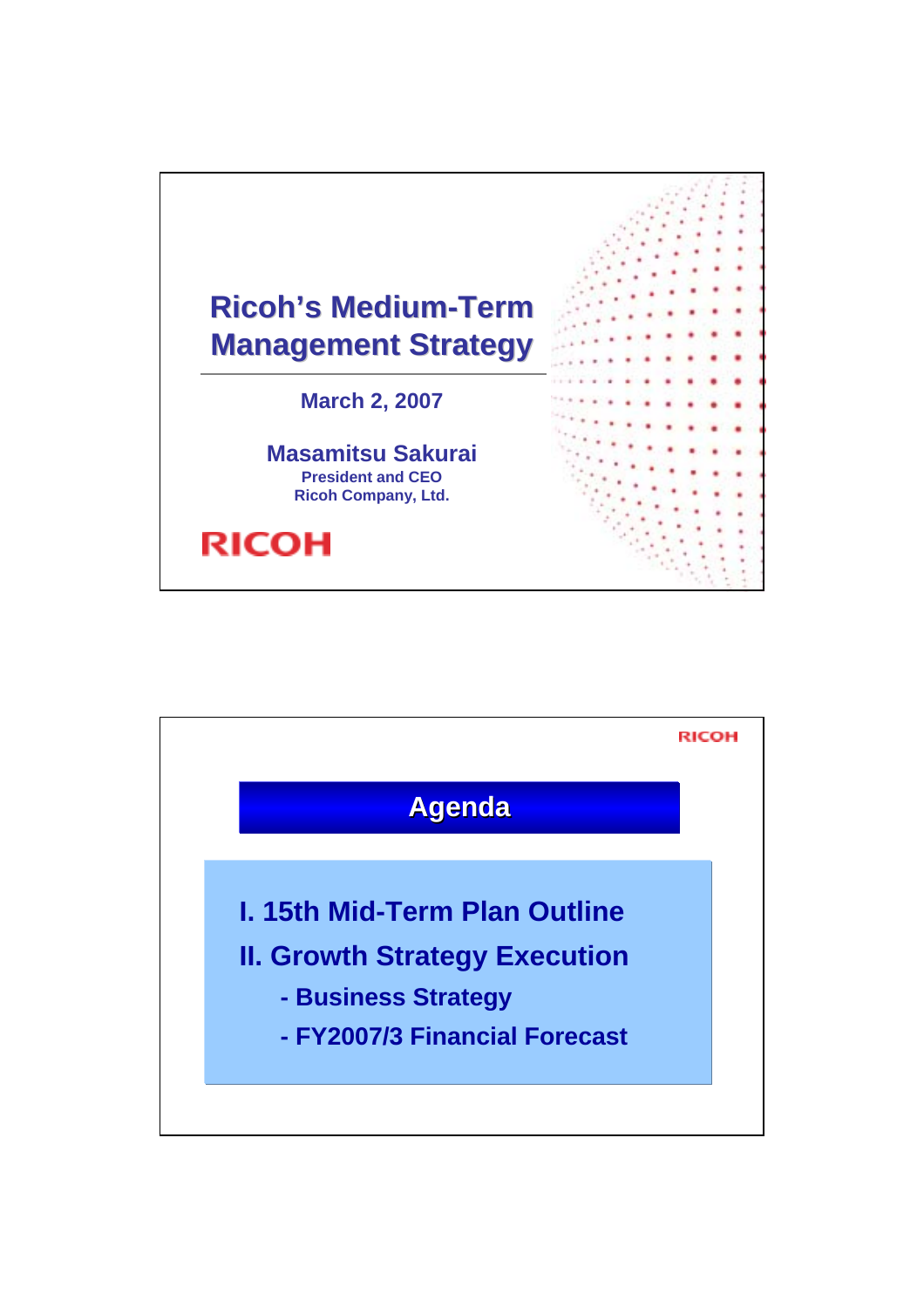# **I. 15th Mid-Term Plan Outline**

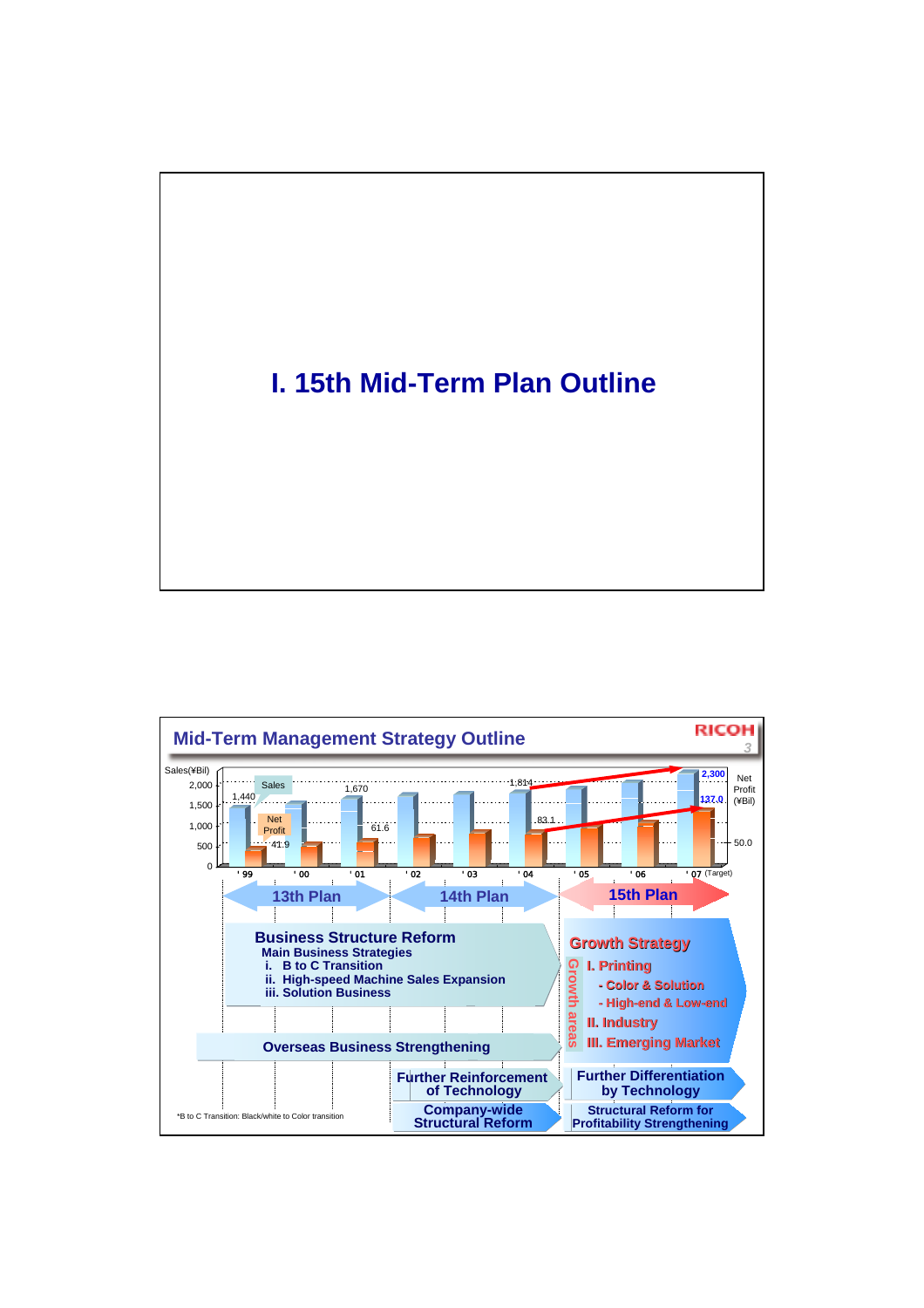

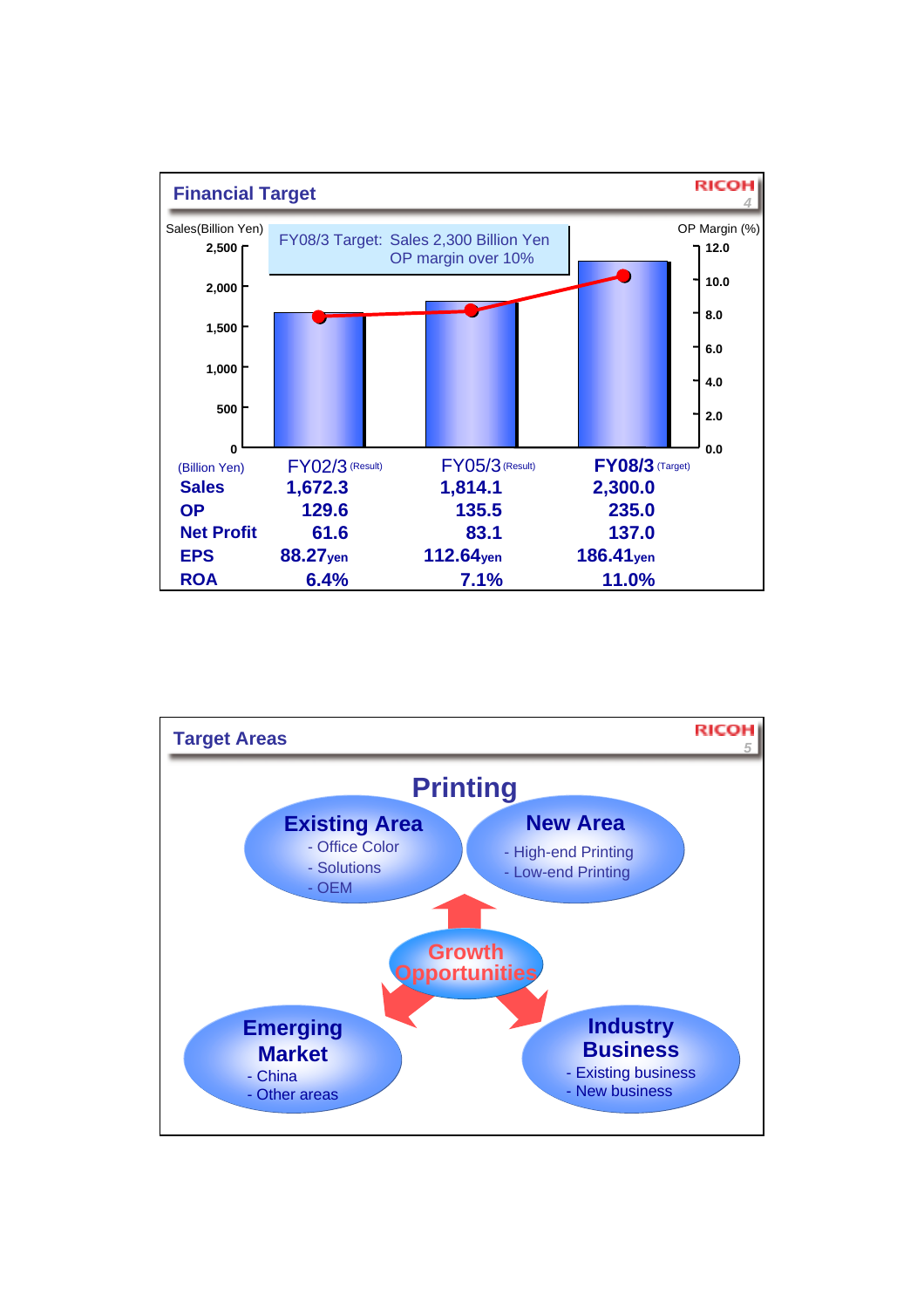

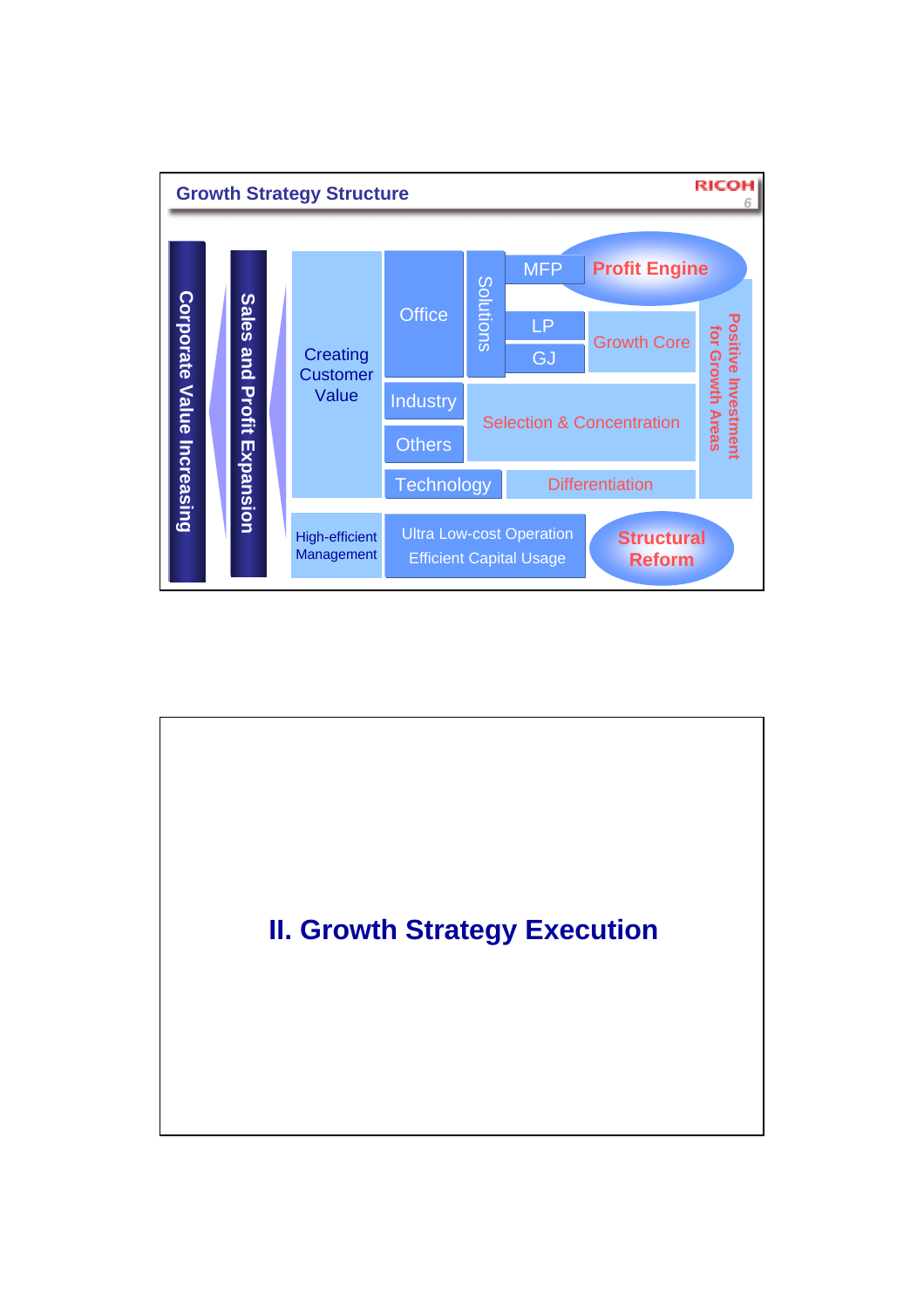

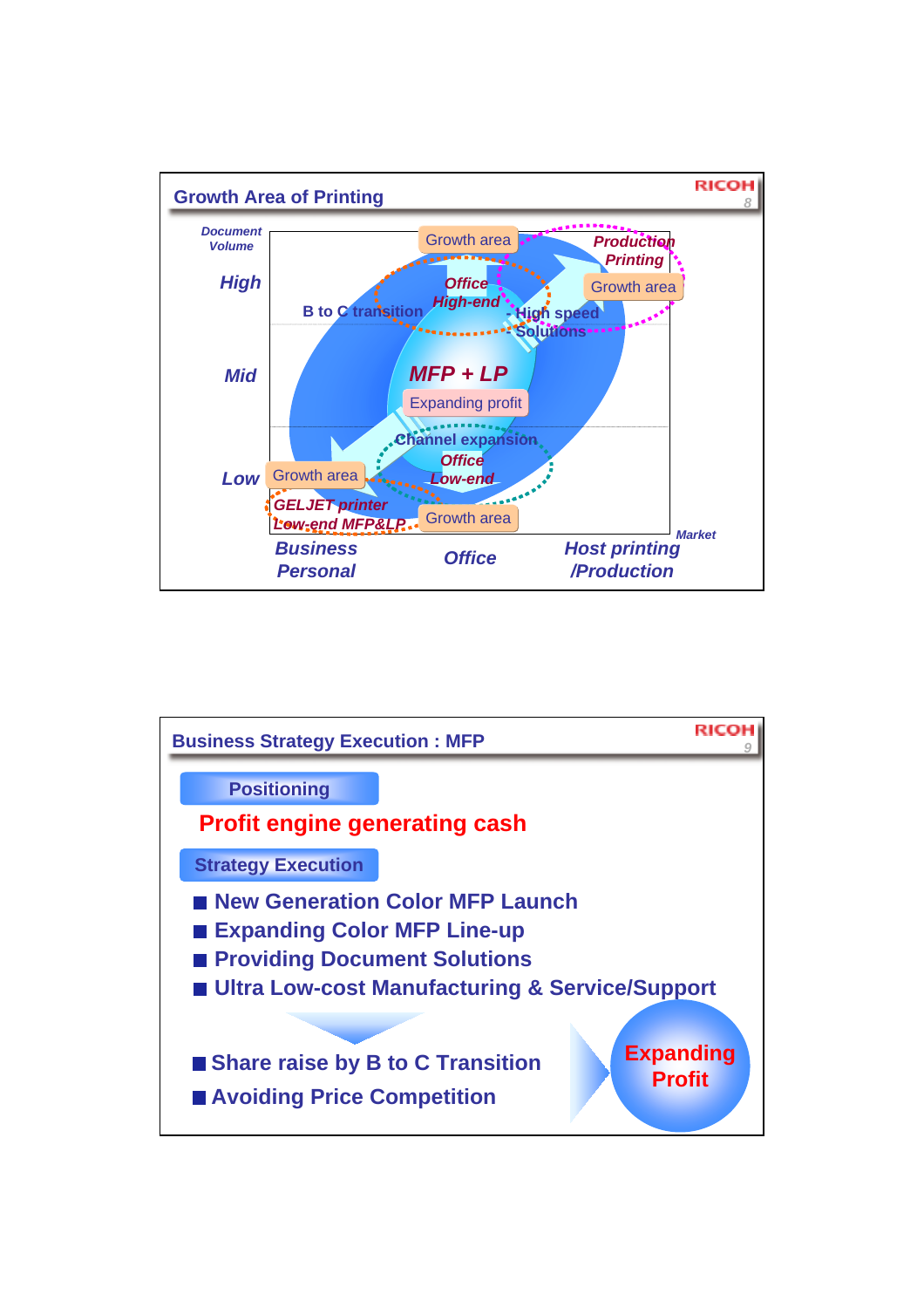

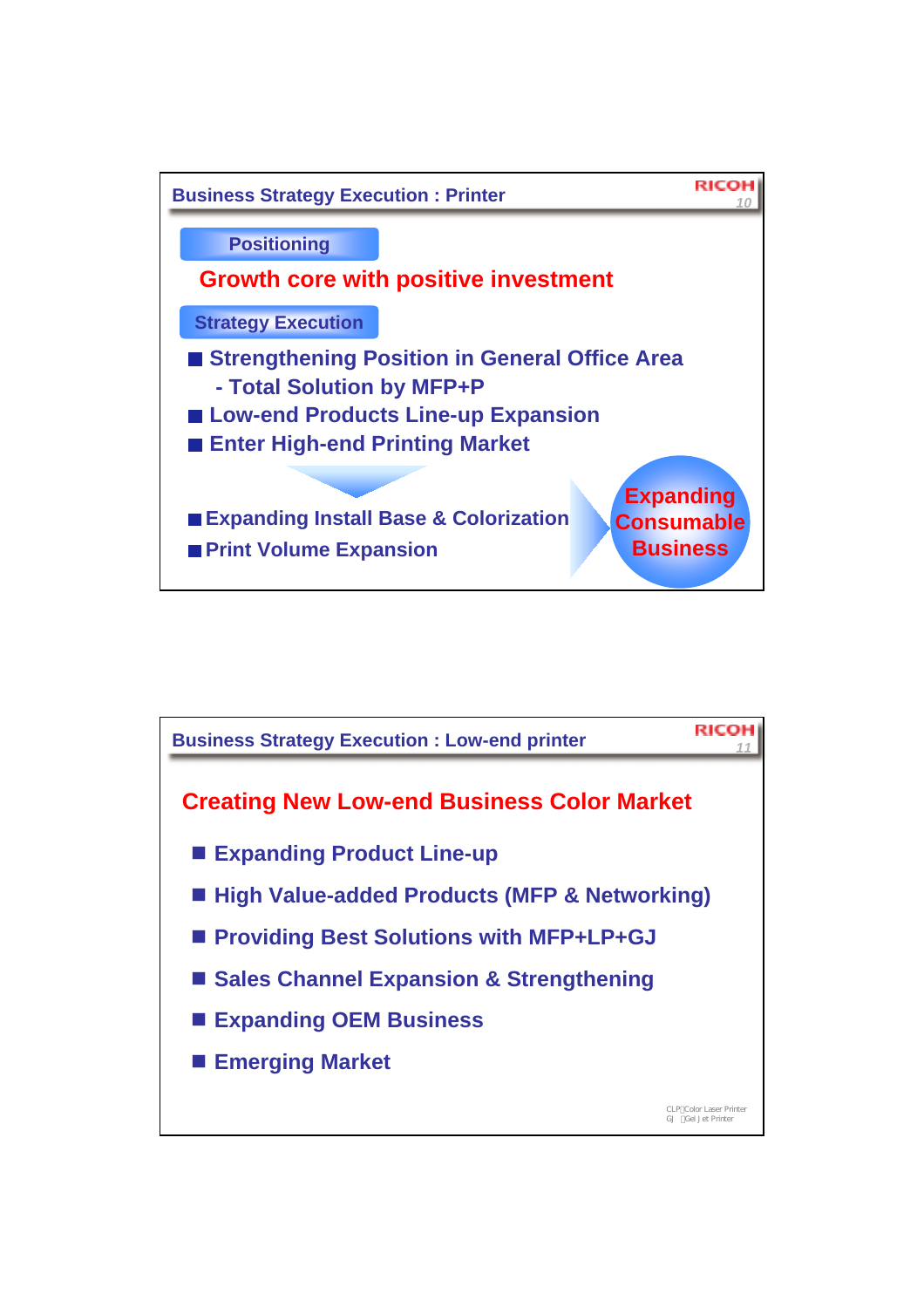

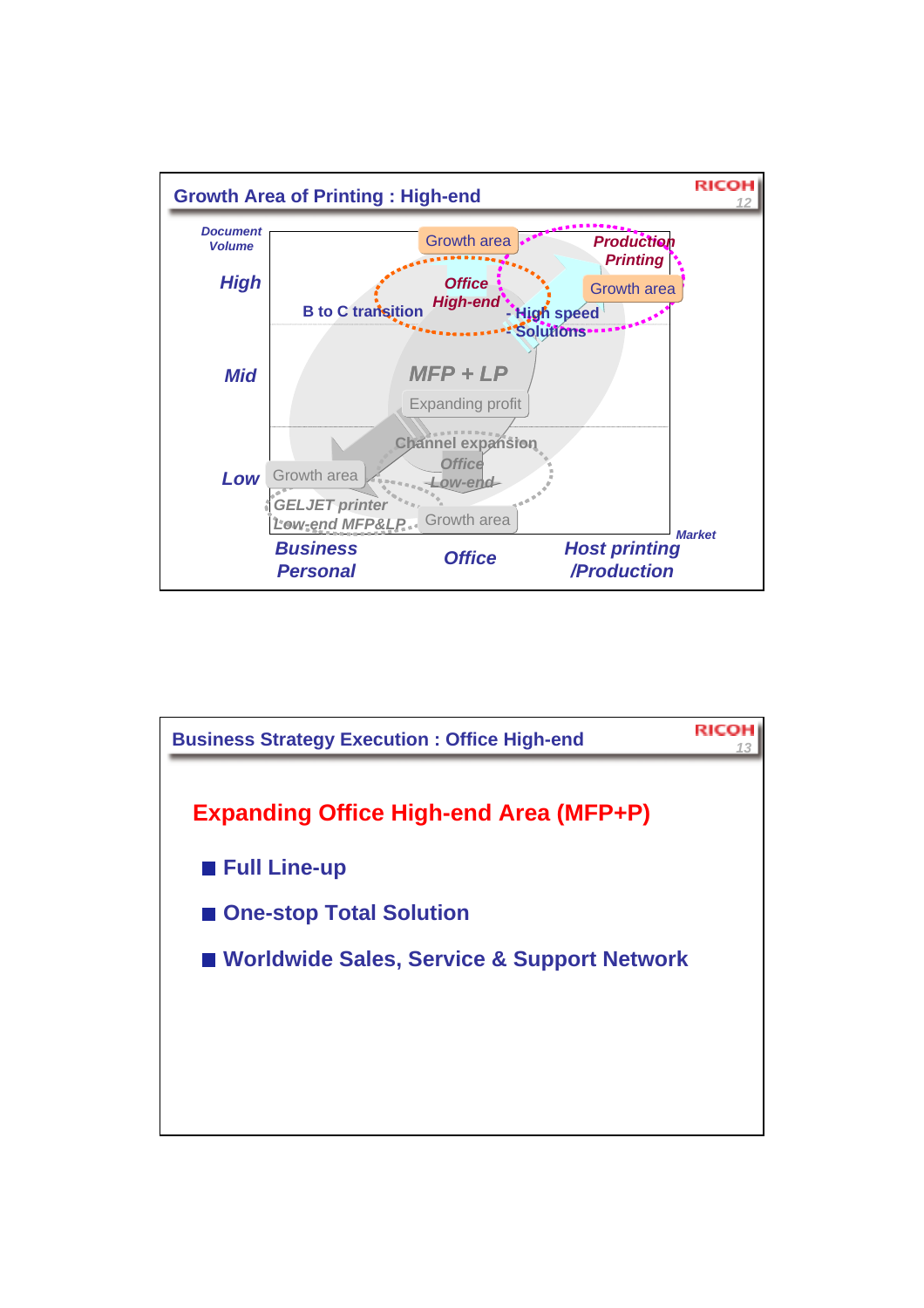

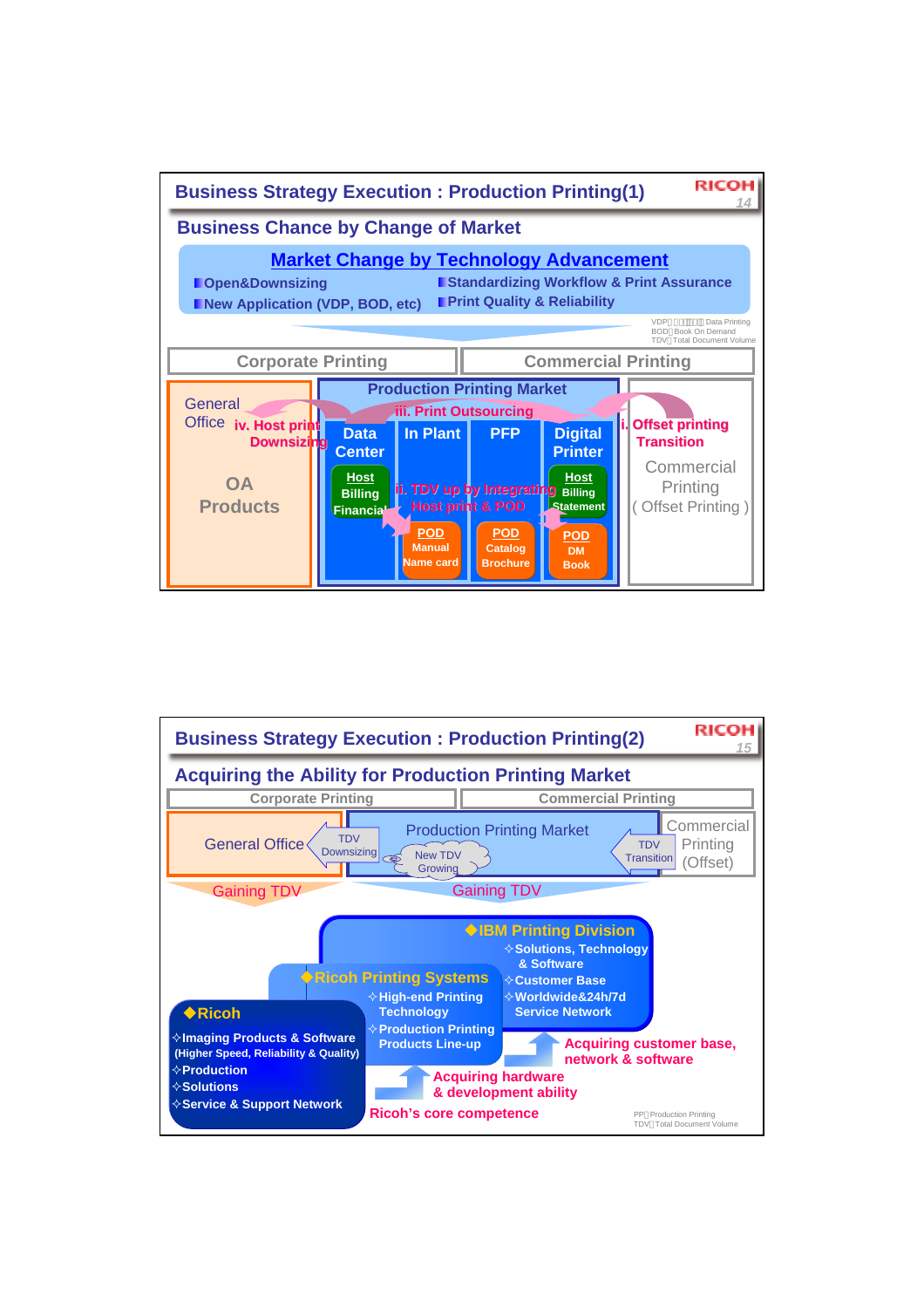| <b>Joint Venture establishment (1)</b>                                                                                                                                                                                                                                                                                                                                                                                                                                              |  |  |  |  |  |  |
|-------------------------------------------------------------------------------------------------------------------------------------------------------------------------------------------------------------------------------------------------------------------------------------------------------------------------------------------------------------------------------------------------------------------------------------------------------------------------------------|--|--|--|--|--|--|
| Ricoh & IBM will establish JV as follows;                                                                                                                                                                                                                                                                                                                                                                                                                                           |  |  |  |  |  |  |
| <b>Outline</b>                                                                                                                                                                                                                                                                                                                                                                                                                                                                      |  |  |  |  |  |  |
| Name:<br><b>InfoPrint Solutions Company</b><br>Location: Boulder, Colorado, U.S.<br>Second quarter of 2007 (April–June)<br>Date:<br>Employee: approximately 1,200 (1,000 IBM maintenance staff will join 1 year later)<br>Business: Software development, Sales & Service of Production Printing Business<br>(at first) Ricoh 51%, IBM 49% / (3 years later) Ricoh will hold 100%<br><b>Shares:</b><br>(Appendix: 1 billion U.S. dollars sales as of IBM printing division in 2006) |  |  |  |  |  |  |
| <b>Objective</b><br>$\diamond$ Providing IT printing solutions in production printing market by fusing<br>IBM's experience of enterprise printing for 40 years and Ricoh's office<br>solution leadership.<br>$\diamond$ Strengthening competitiveness and expanding business in production<br>printing business by making new company as core unit.                                                                                                                                 |  |  |  |  |  |  |

## *<sup>17</sup>* **Joint Venture establishment (2)**

### **Competitiveness**

- **Top class ability of R&D, professional service and variety of products of hardware and software for production and distributed printing**
- **Access to worldwide sales and finance network of IBM**
- **InfoPrint brand**
- **World class service & support for corporate customer**
- **Top class ability of providing output solution from SMB customers to large enterprise customers**

### **Purpose**

- **Maintain relationship with present customer and business partner**
- **Ensure the transition of asset and ability of both IBM and Ricoh**
- **Strengthening competitiveness by synergy from new company**

### **Others**

**JV's management staff, business plan and additional investment will be determined in the first quarter of Fiscal year ending March 2008.**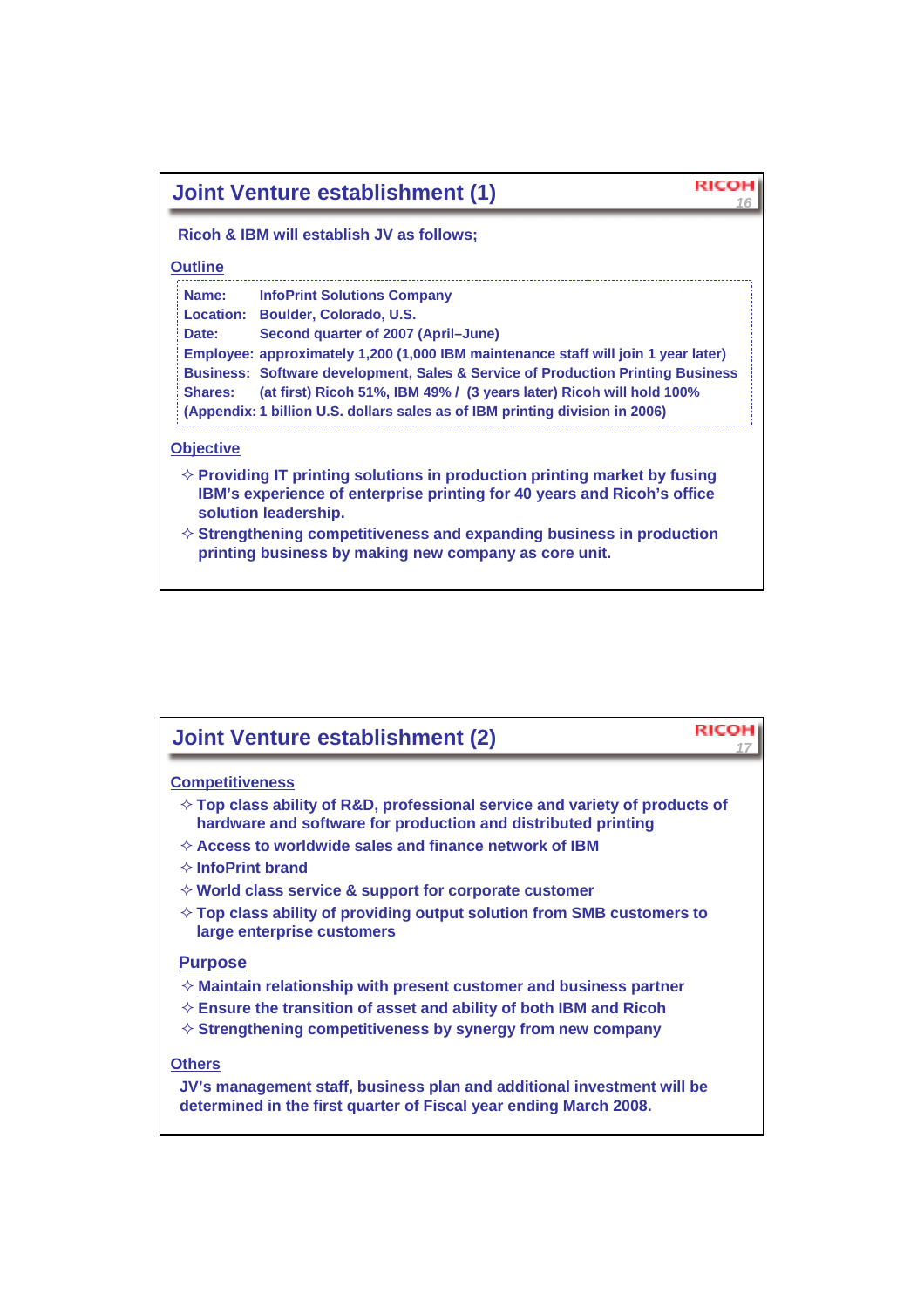

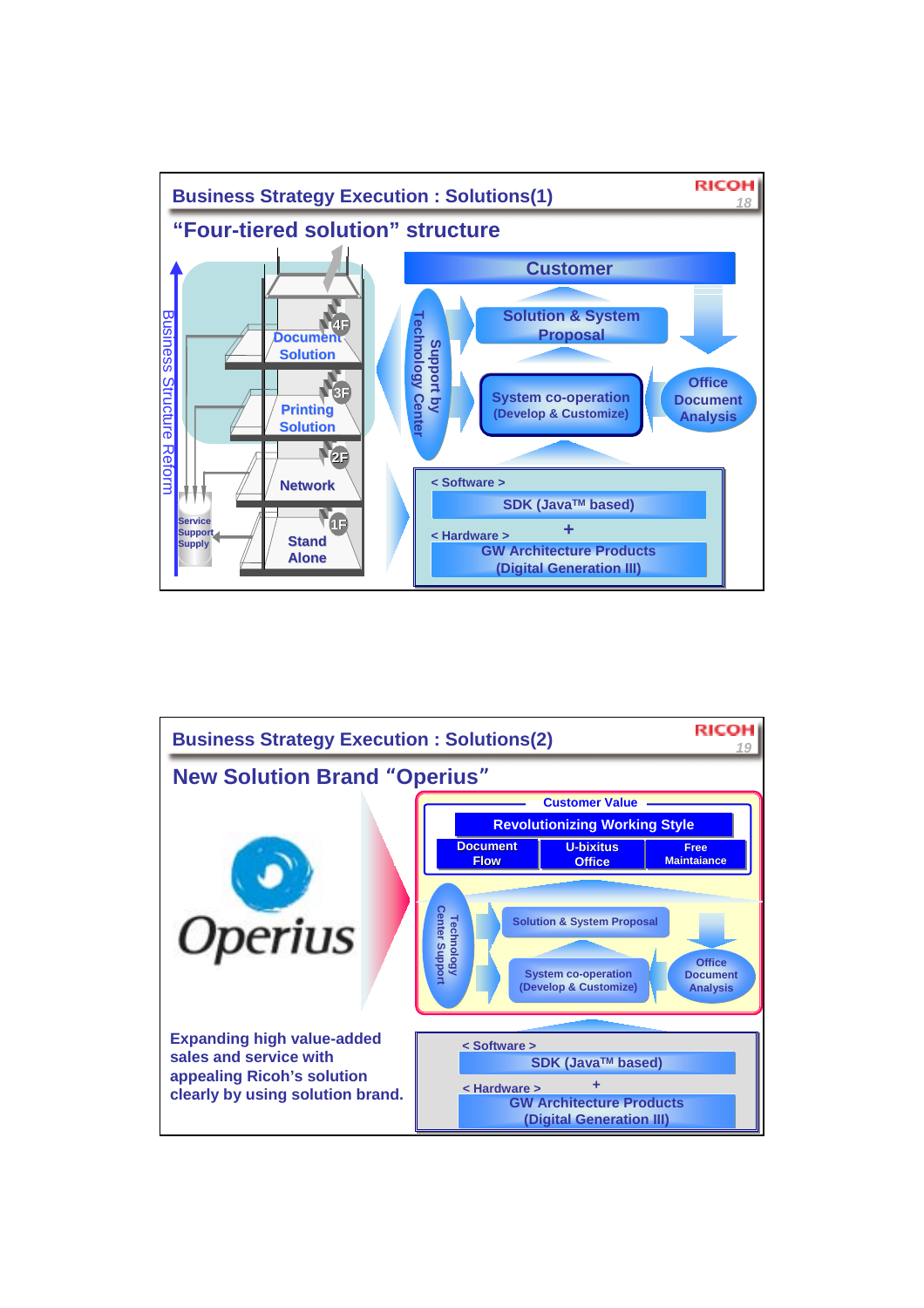

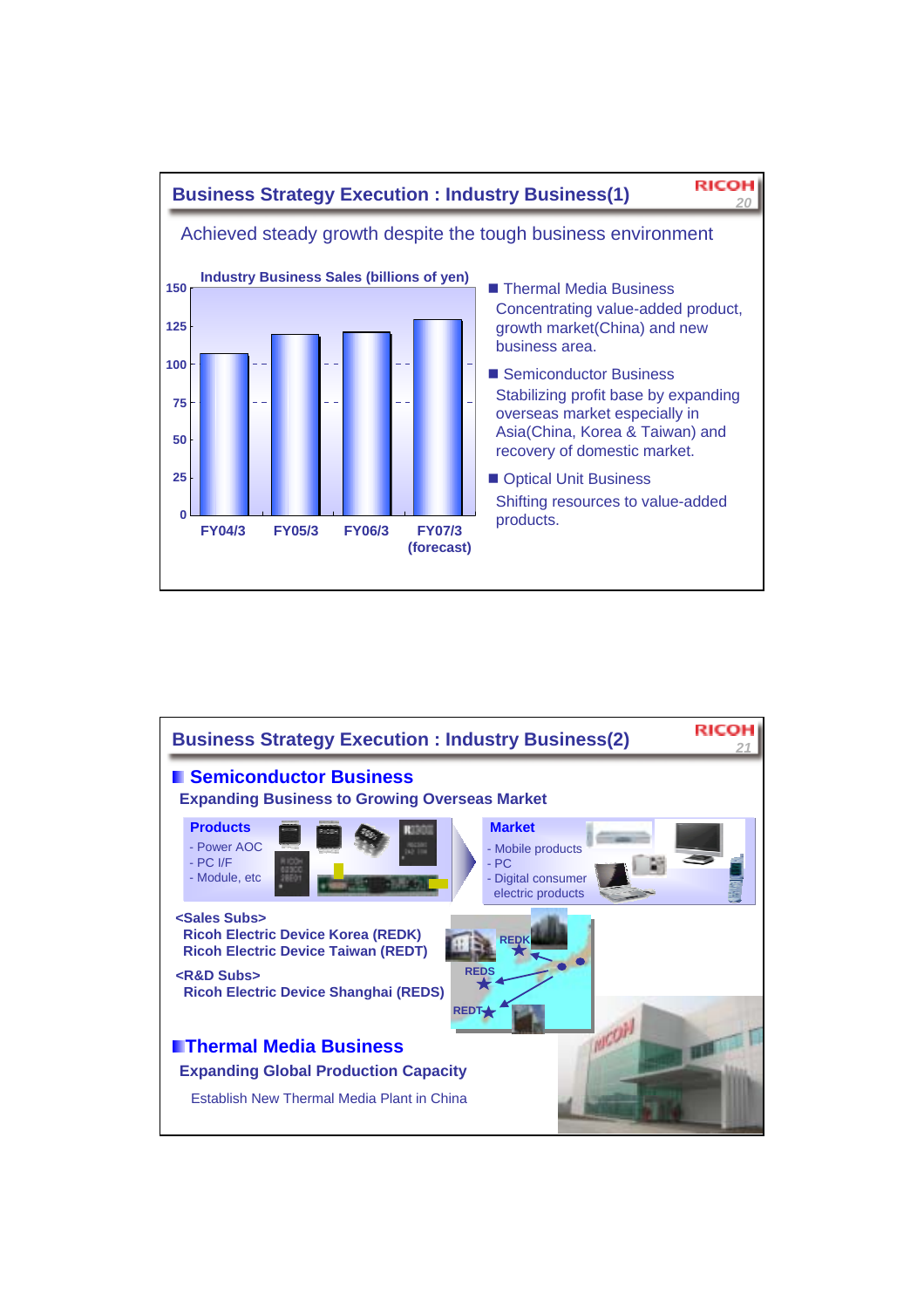